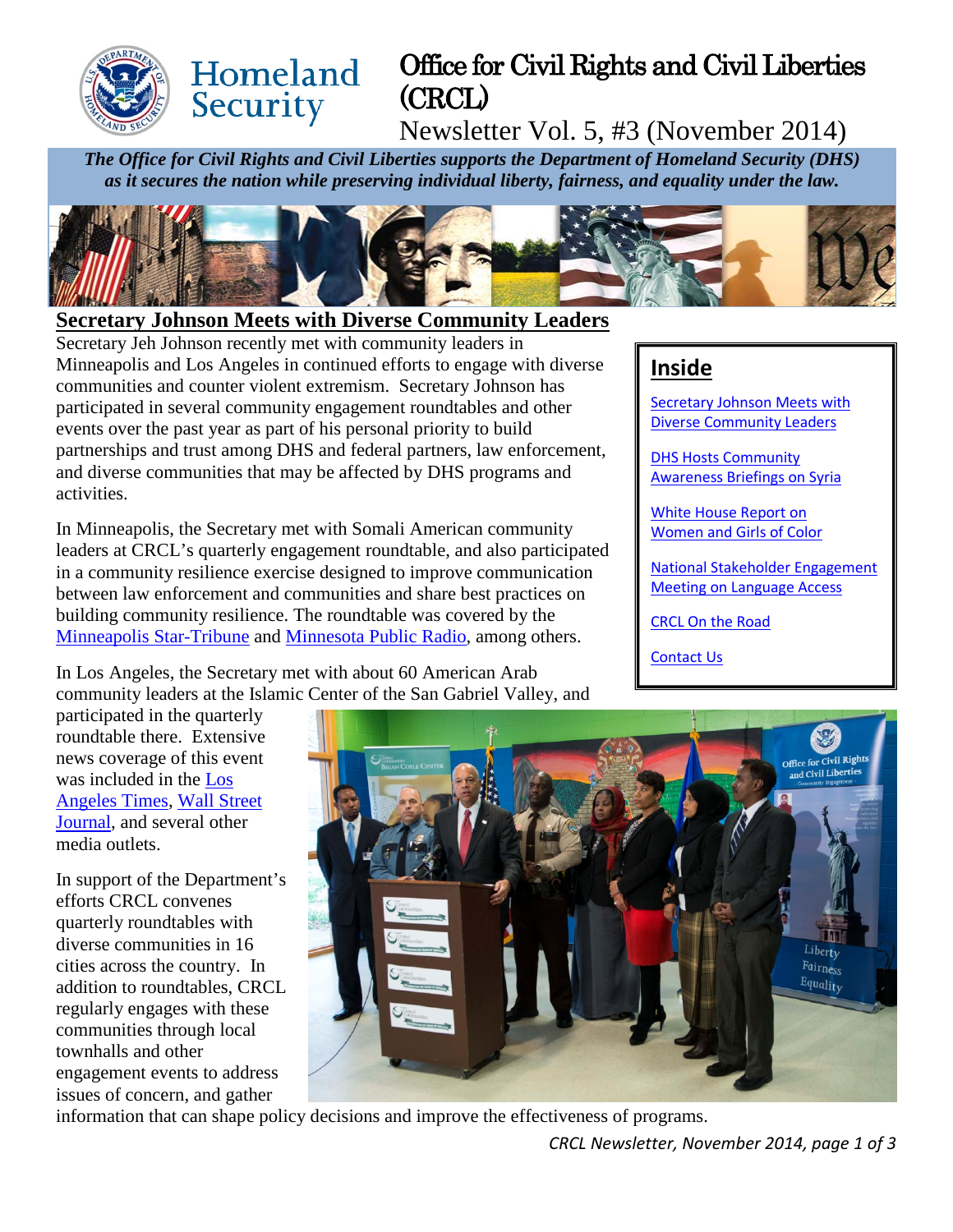# <span id="page-1-0"></span>**DHS Hosts Community Awareness Briefings on Syria**

CRCL recently conducted community awareness briefings in Chicago and Denver to discuss Syria and foreign fighter threats. The briefing was held as part of its quarterly community engagement roundtable, which included diverse community stakeholders and representatives from the U.S. Attorney's Office, Federal Bureau of Investigations, U.S. Customs and Border Protection, U.S. Immigration and Customs Enforcement, U.S. Citizenship and Immigration Services, the Cook County Department of Homeland Security and Emergency Management, and the Chicago Police Department.

CRCL hosted multiple community awareness briefings in Denver, one of which was held during their quarterly engagement roundtable where Transportation and Security Administrator John Pistole gave remarks. Another briefing was conducted during a local townhall at the Colorado Muslim Society, which included presentations from the Muslim Public Affairs Council on their "Safe Spaces Initiative" and a local school expert on Internet safety. U.S. Attorney John Walsh, District of Colorado, welcomed the approximately 90 diverse community leaders attending the townhall who represented seven mosques around Colorado. Additional briefings were also conducted for the Denver Joint Terrorism Task Force and for leadership of the Cherry Creek and Aurora school districts.

CRCL, in collaboration with the National Counter Terrorism Center, developed and implemented the community awareness briefing to share unclassified information with communities regarding the threat of violent extremism. The forum is designed to also assist communities and law enforcement in developing the necessary understanding of al-Qa'ida, al-Shabaab, and ISIS recruitment tactics and explore ways to collectively and holistically address these threats before they become a challenge at the local level. Community awareness briefings have been conducted in 13 U.S. cities over the past few years.

### <span id="page-1-1"></span>**White House Releases Report on Women and Girls of Color**

The White House Council on Women and Girls (CWG) recently released a report, ["Women and Girls of](http://www.whitehouse.gov/sites/default/files/docs/cwg_women_and_girls_of_color_report_112014.pdf)  [Color: Addressing Challenges and Expanding Opportunity,](http://www.whitehouse.gov/sites/default/files/docs/cwg_women_and_girls_of_color_report_112014.pdf)" which details the Administration's work over the last six years to reduce barriers to success for women and girls of color in every area of their lives. The report highlights tremendous progress while also noting the very real challenges and disparities that still persist. As well, the report specifically mentions DHS' commitment to ensuring the safety and security of individuals in custody, and measures to prevent, detect, and respond to sexual assault and abuse in confinement facilities.

President Obama created the CWG in the first months of his presidency to address these issues and challenges. The Council's mandate is to ensure that every agency, department, and office in the federal government considers the needs and aspirations of women and girls in every aspect of their work. CRCL Officer Megan Mack serves as the DHS representative for the CWG, and in this role has held listening sessions in multiple cities across the country to discuss issues affecting women and girls in diverse communities.

# <span id="page-1-2"></span>**CRCL Hosts National Stakeholder Engagement Meeting on Language Access**

CRCL recently hosted a national stakeholder engagement meeting to discuss the [draft DHS Component](http://www.dhs.gov/language-access)  [language access plans](http://www.dhs.gov/language-access) that were released this past September. More than 150 stakeholders participated in the meeting including represntatives from various national and local community, faith-based and advocacy organizations, schools, and professional translation and interepretive services.

CRCL Officer Megan Mack and other senior leaders from DHS spoke Department-wide language access goals and accomplishments. There also was a panel of advocacy and private sector stakeholders who shared their recommendations for expanding multilingual resources to customers and the public. Now that the public comment period has ended CRCL will continue to work with the DHS Language Access Working Group to review and integrate comments and feedback into the draft language access plans.